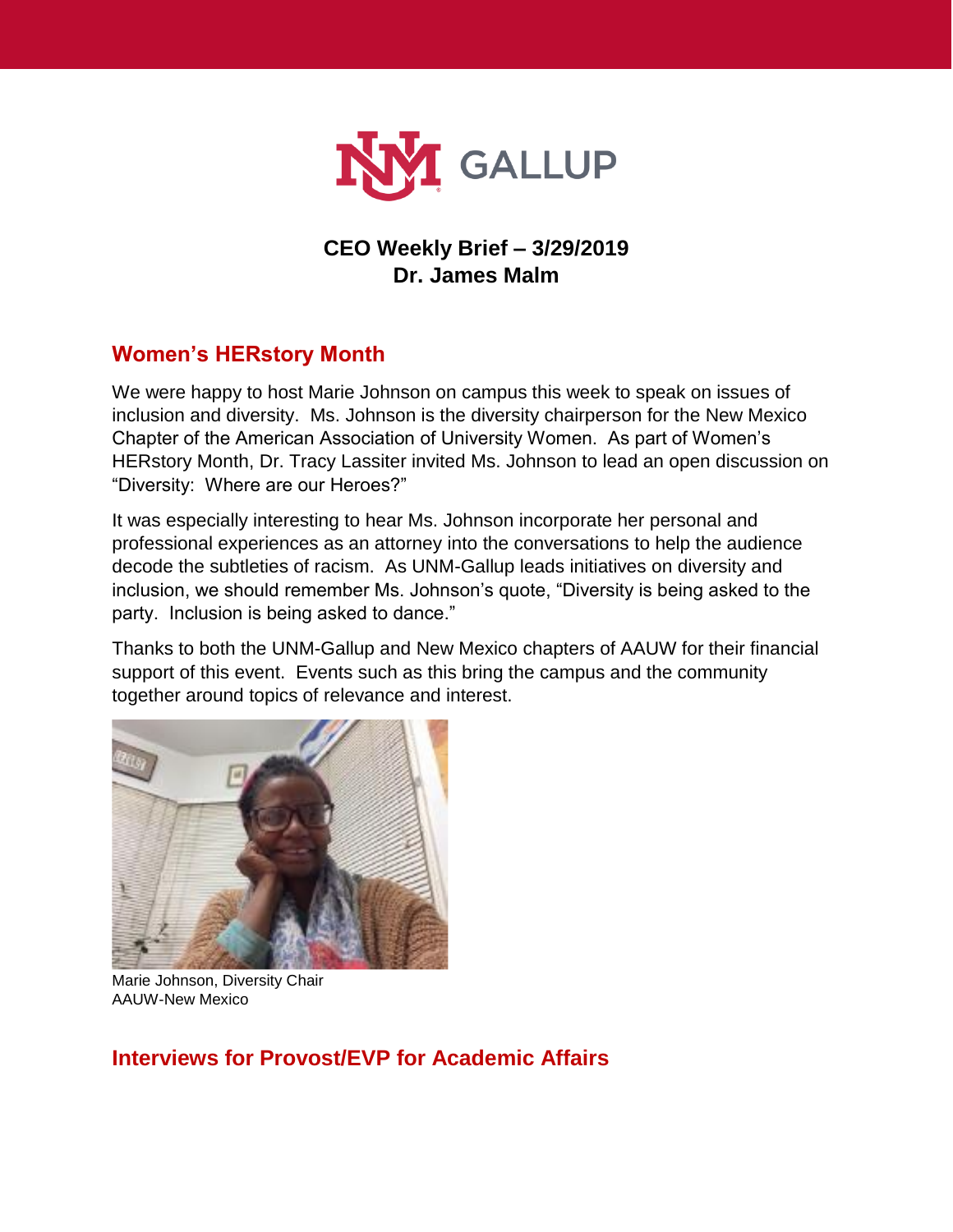I had two opportunities this week to meet Dr. James Paul Holloway who is the first oncampus candidate for the position of provost and executive vice president for Academic Affairs. Dr. Holloway hosted a session for the executive cabinet and branch CEO's as part of his candidate schedule.

I viewed the [faculty, staff and open forums](https://executivesearch.unm.edu/provost-and-evp-for-academic-affairs/on-campus-candidate-interviews.html) for Dr. Michael J. Benedik via livestream while on out-of-state travel. All forums will remain available for viewing and listening for 72 hours after each candidate visit.

## **Physical Plant Building**

I attended a meeting this week with University Architect Amy Coburn and her staff to coordinate our presentation to the Board of Regents Facilities and Finance Committee on April 9, and the Board of Regents for their re-approval of our modified \$2,635,178 UNM-Gallup physical plant building. I appreciate the professionalism and expertise of the entire team and look forward to pushing forward with this much-needed project.



Amy Coburn, University Architect

### **Gallup Executive Directors Alliance**

Director of Business Operations Robert Griego represented UNM-Gallup at Friday's meeting of the Gallup Executive Directors Alliance which was held at the Northwest New Mexico Council of Governments office. Greater Gallup Economic Development Corporation Executive Director Patty Lundstrom presented a legislative update on the recently ended session. State Representative Lundstrom always has the best interests of the community at the forefront of all initiatives. UNM-Gallup looks forward to continuing our strong and productive relationship with Representative Lundstrom and all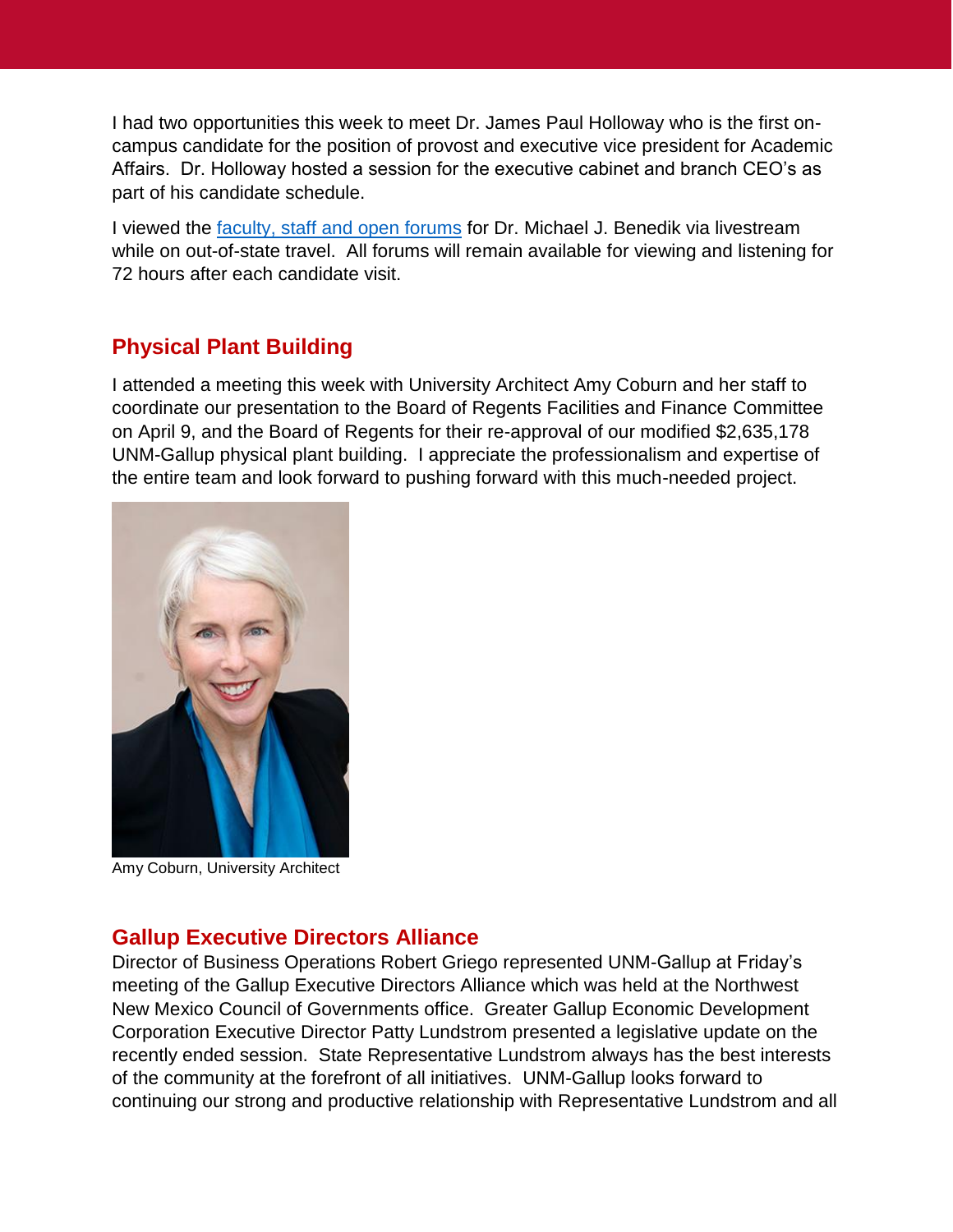members of the Alliance as we improve county-wide opportunities. Please click below to see the entire meeting agenda.



### **Adobe Creative Cloud Software License Procurement**

I met with UNM Chief Information Officer Duane Arruti and his staff to discuss the merits of purchasing annual [Adobe Creative Cloud Software Licenses](https://www.adobe.com/creativecloud.html) for all students and faculty at every UNM location. The conversations stalled on the lack of availability of consistent funding sources for centralized computing efforts.

### **Michael McGarrity**

Renowned New Mexico author Michael McGarrity visited our campus Thursday evening to discuss his 25-year career in criminal justice, his second career as an award winning author and his most recent book "Residue." Many thanks to Cecilia Stafford and the Zollinger Library staff for making this event possible with an award from the UNM-Gallup mini-grant committee. Special events such as allow us to share and celebrate our vibrant scholarly and cultural communities.